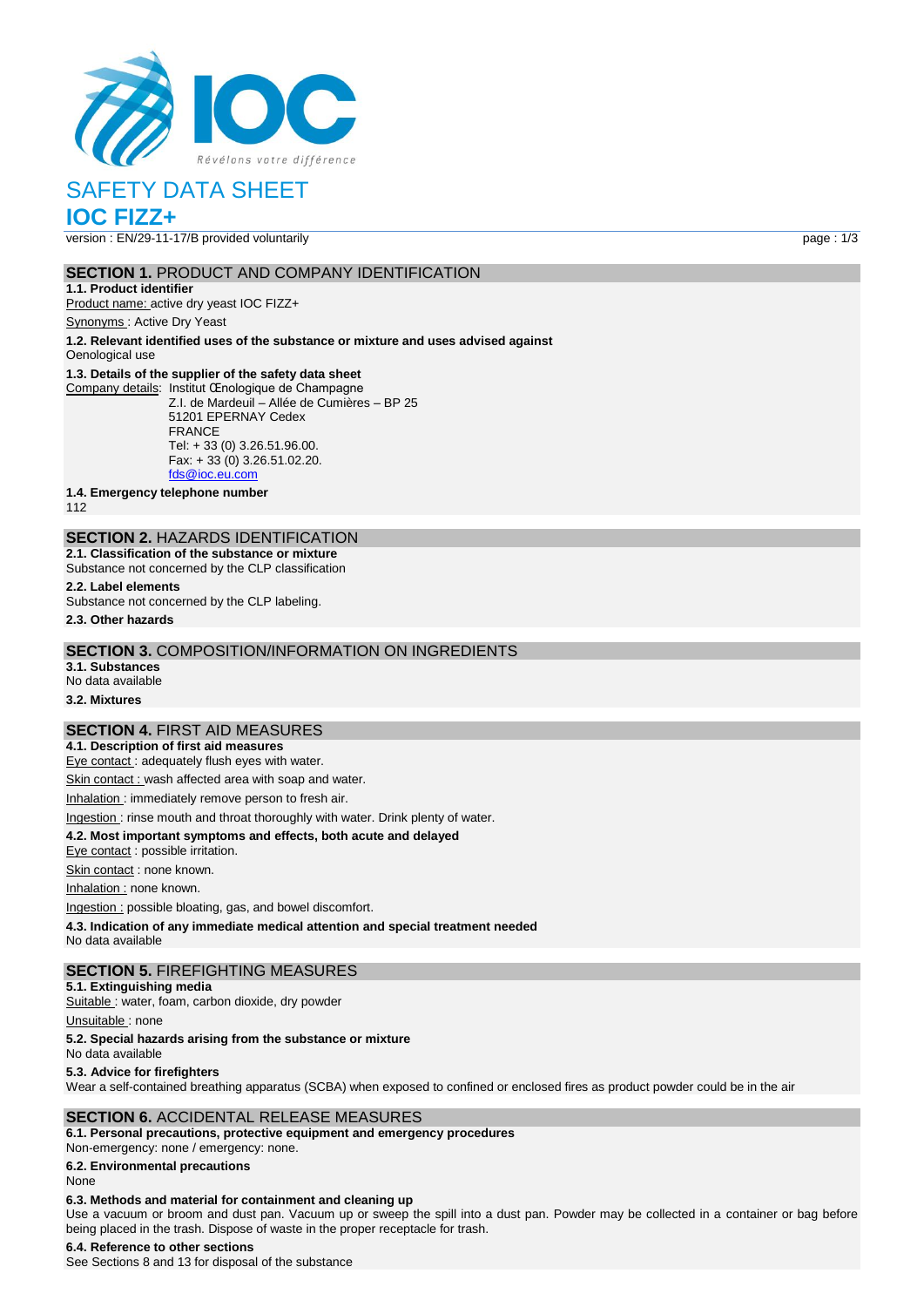

# SAFETY DATA SHEET

# **IOC FIZZ+**

version : EN/29-11-17/B provided voluntarily page : 2/3

### **SECTION 7.** HANDLING AND STORAGE

### **7.1. Precautions for safe handling**

Handling : avoid breathing dust. Avoid contact with eyes.

Occupational hygiene : wash hands thoroughly after handling.

### **7.2. Conditions for safe storage, including any incompatibilities**

Risks : not at risk for corrosion, fire, explosion, or chemical reaction.

Place of storage : no special instruction to minimize risks (see above). Store according to label directions to maintain label guarantees.

Fire/explosion protection: none needed.

### **7.3. Specific end use(s)**

Recommended packaging material: Paper bags.

### **SECTION 8.** EXPOSURE CONTROL / PERSONAL PROTECTION

**8.1. Control parameters** See section 15. **8.2. Exposure controls** Engineering : none Eye/face protection : protective glasses should be worn in conditions of excessive dusting. Skin Hand : none Other : none. Wear appropriate clothing for work. Respiratory protection : protective mask should be worn in conditions of excessive dusting. Thermal protection: none Environmental exposure : none.

# **SECTION 9.** PHYSICAL AND CHEMICAL PROPERTIES

**9.1. Information on basic physical and chemical properties** Apperance : Granuled Odour :Typical yeast Odour threshold : not Applicable pH: not Applicable Melting / freezing point : not Applicable Initial boiling point and boiling range : not Applicable Flash point: not Applicable Evaporation rate: not Applicable Flammability (solid, gas): not Applicable Upper/lower flammability or explosive limits: not Applicable Vapour pressure: not Applicable Vapour density: not Applicable Relative density: not Applicable Solubility(ies): Yes Partition coefficient: n-octanol/water: not Applicable Auto-ignition temperature: not Applicable Decomposition temperature: not Applicable Viscosity: not Applicable Explosive properties: not Applicable Oxidising properties: not Applicable **9.2. Other information**

### **SECTION 10. STABILITY AND REACTIVITY**

**10.1. Reactivity** Not reactive **10.2. Chemical stability** Stable **10.3. Possibility of hazardous reactions** None **10.4. Conditions to avoid** None